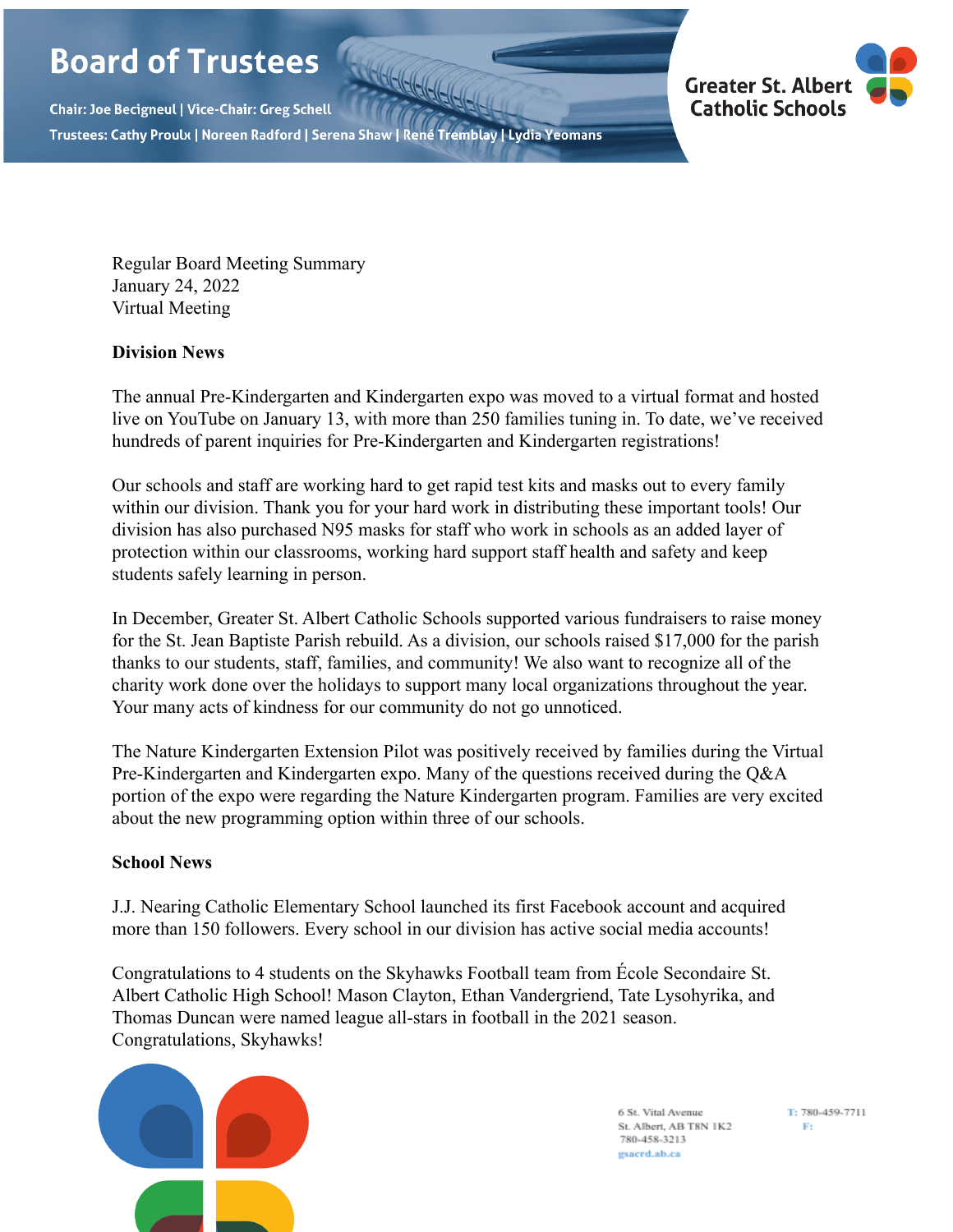

Starting in September 2022, Neil M Ross Catholic School will launch Sports Academy for grades 4-6. The sports academy celebrates over 15 years of successful sports programming in Hockey, Soccer, Gymnastics/Cheer,/Dance.

Vincent J. Maloney Catholic Junior High School student, is off to the Lions International finals for her art peace poster. In an interview with the St. Albert Gazette, Karissa de Sousa said her work shows how people don't have to be face-to-face to work together for peace. Congratulations, Karissa! Good luck at the next level. We are rooting for you!

During the holidays, we learned about a story from staff and students at École Marie Poburan, whose Kindergarten teacher was leading a charity project for the Stollery Children's Hospital. Each year, the kindergarten class, along with their families, decorate Christmas trees for all of the ICU rooms at the Stollery so that they have a Christmas tree in their room on Christmas morning. This year, the kindergarten teacher delivered 94 trees on Christmas eve.

The students at Bertha Kennedy Catholic School got a visit from Edmonton Oilers mascot Hunter on December 13, thanks to a donation from a school parent through the Edmonton Oilers Foundation.

### **CONSENT & ACTION ITEMS**

The following Action items were approved:

● Review of Board Policy 13: Appeals and Hearing Regarding Student Matters

### **SUPERINTENDENT'S REPORT**

- Inclusive Education Programming Update
- 2021-2022 Fee Waiver Report
- Quarter 1 Financial Statement
- School Results Reviews Report
- French Immersion Update
- COVID-19 Update
- 2020-2021 Annual Education Results Report Update
- School Facilities Utilization Report

#### **NEXT REGULAR BOARD MEETING**

The next Regular Board meeting is scheduled to take place on February 28, 2022 at 3:30 p.m.